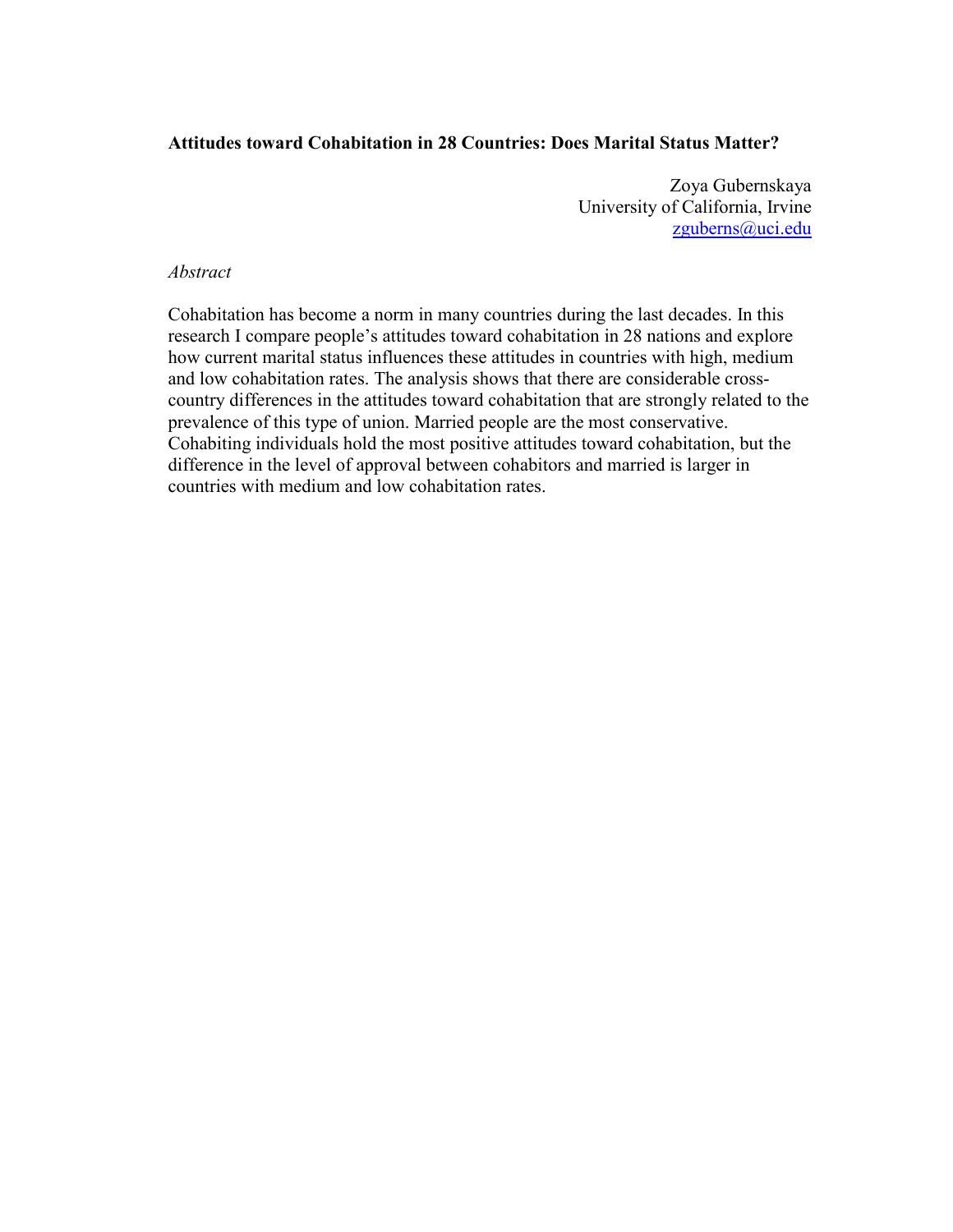Cohabitation has become a norm in many countries during the last decades, and the attitudes toward this form of living arrangement have been changing even faster (Kiernan, 1999; Bumpass & Sweet, 1989; Thornton & Young-DeMarco, 2001). There is considerable cross-country variation in both prevalence and level of support for cohabitation. Different micro-level factors can have different relations with people's attitudes toward cohabitation depending on the specific demographic situation, cultural and historical context. Even though much research on cohabitation in countries of Western Europe and North America has been done, few studies are cross-national. Data on cohabitation in Southern and Eastern Europe as well as in Latin America are limited or not readily available to researchers. The proposed research is intended to fill some of these gaps. The goals of this investigation are: 1) to compare attitudes toward cohabitation in 28 countries and 2) to explore how current marital status is related to people's attitudes toward cohabitation in countries with high, medium and low cohabitation rates.

### **Hypotheses**

There are considerable regional variations in the prevalence of cohabitation. Some authors (e.g. Bumpass, 1990) suggest that there may be feedback from demographic behavior to the institution of marriage. Higher divorce or cohabitation rates make this type of behavior more widespread and ordinary and, thus, more acceptable (Manting, 1995; Kiernan, 2004).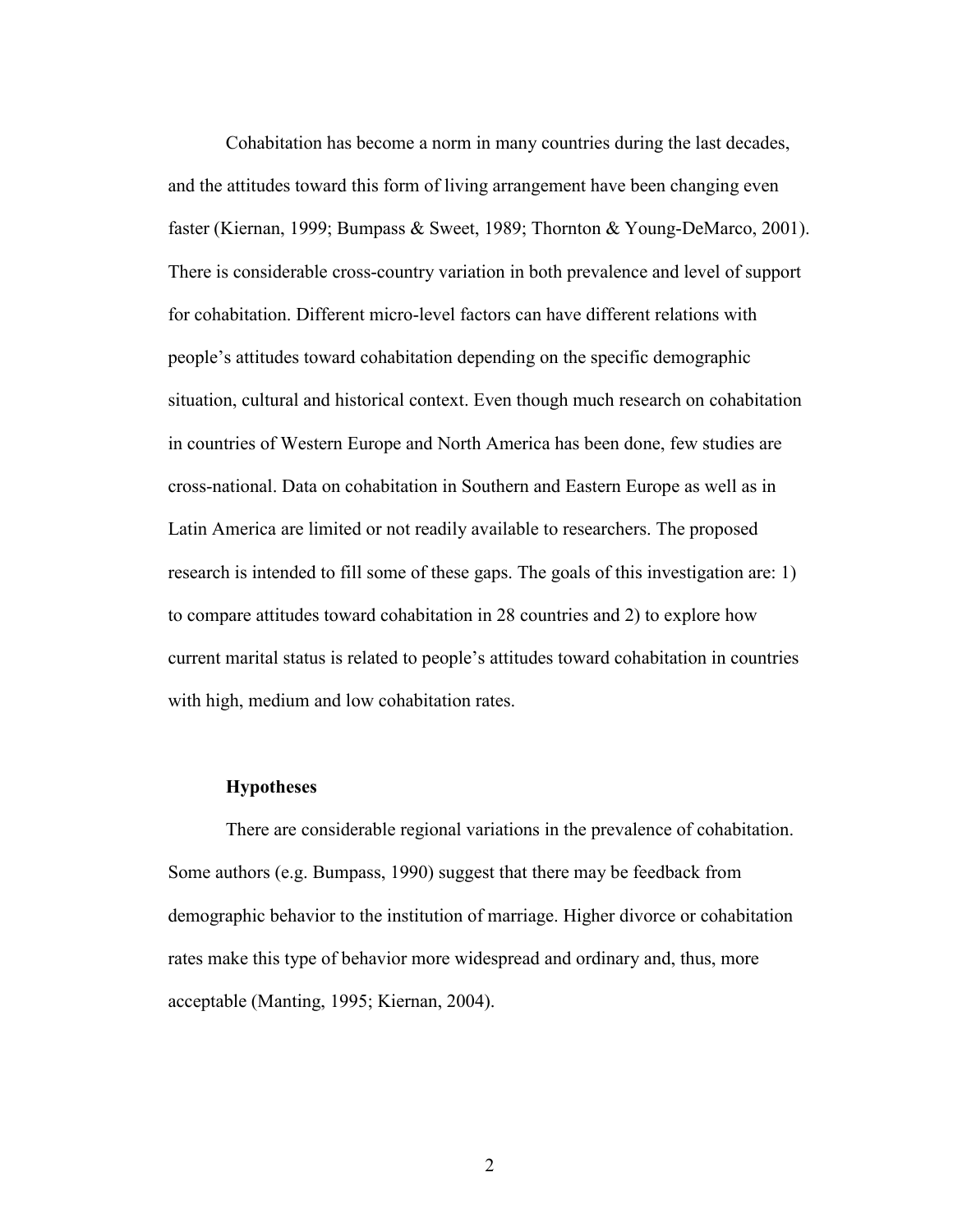Hypothesis 1: There will be considerable cross-country variation in the degree of approval of cohabitation.

Hypothesis 2: On average, people's view of cohabitation will be more positive in countries with higher cohabitation rates.

On the other hand, positive attitudes toward cohabitation here indicate only that people are "willing" to practice cohabitation (Lesthaeghe and Vanderhoeft, 2001), but other factors must be in effect to transform this willingness into actual behavior. On the micro-level, people who ever cohabited show more approval of cohabitation than those who never did (Cunningham and Thornton, 2005). However, the more common cohabitation is, the less selective of a certain demographic group it becomes. Therefore, the characteristics of cohabitors may become less salient (Manting, 1995). Also, it is likely that in countries with high cohabitation rates, many people who are currently married or single cohabited at some earlier point of their lives. These prior cohabitors are likely to regard cohabitation as normal, even though they are not cohabiting now. Similarly, it is likely that in countries with low cohabitation rates, most people either stay single or marry directly without cohabiting. Therefore, they are expected to be significantly less approving of cohabitation than cohabitors are.

Hypothesis 3: In countries with relatively high prevalence of cohabitation the differences in the support of cohabitation between currently married, single and cohabiting people will be less pronounced than in countries, in which cohabitation is not very common.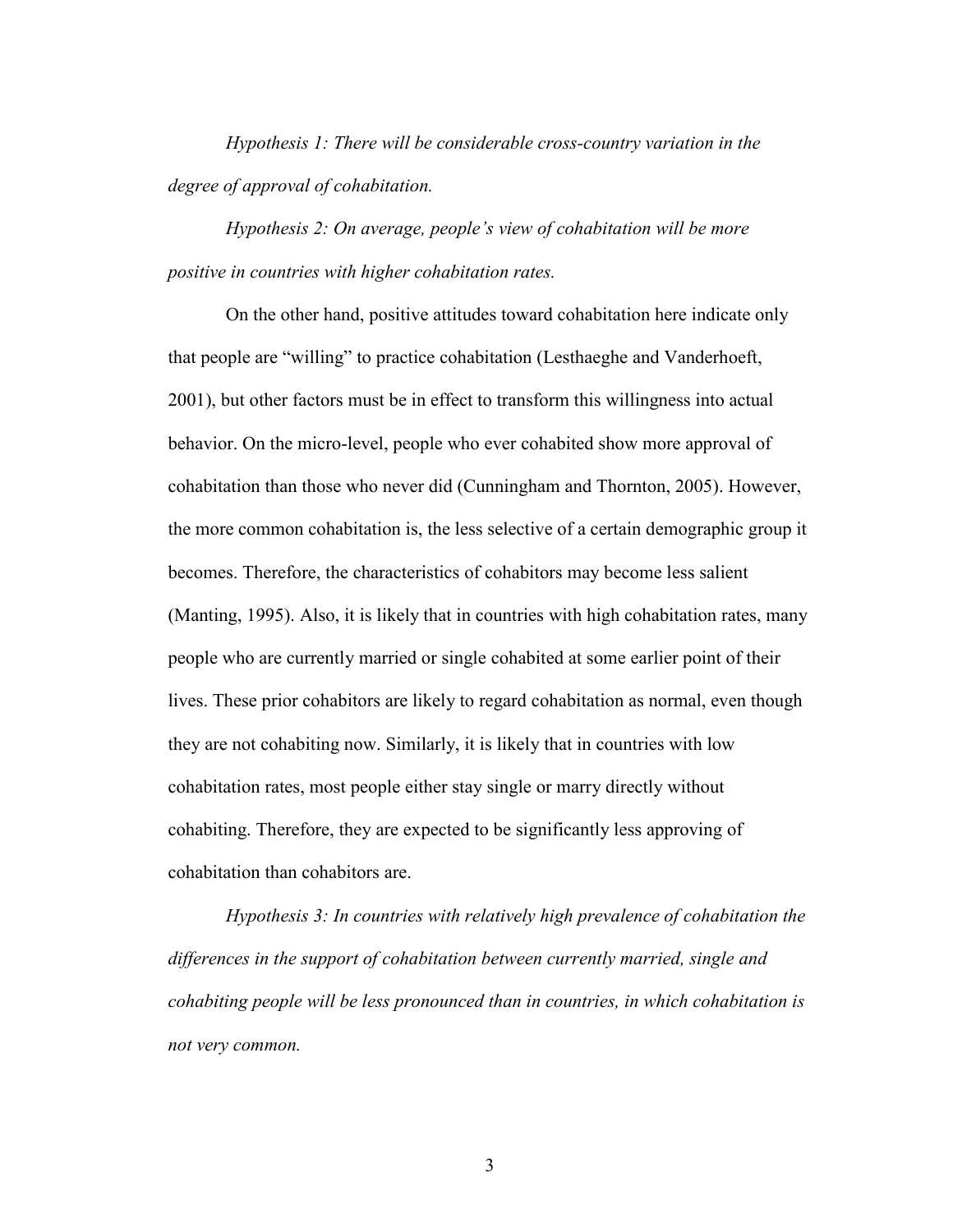The higher the cohabitation rates, the smaller the marital status differences in approval of cohabitation. But there is also some evidence that, on average, married people (even those who have cohabited before marriage) tend to be more conservative in their value orientations than single or cohabiting individuals (Surkyn and Lesthaeghe, 2004).

## Data and measures

I use individual-level data from the International Social Survey Program (ISSP) "Family and Changing Gender Role III" (2002) for 28 countries: Australia, Austria, Belgium, Brazil, Chile, Czech Republic, Denmark, Finland, France, Germany, Great Britain, Hungary, Ireland, Israel, Latvia, Mexico, the Netherlands, New Zealand, Northern Ireland, Norway, Poland, Portugal, Slovenia, Slovakia, Spain, Sweden, Switzerland, and the USA. The dependent variable is a scale constructed from the two questions about cohabitation: "To what extent do you agree or disagree 1) it is alright for a couple to live together without intending to get married 2) it is a good idea for a couple who intend to get married to live together first". The responses ranged from 1 "strongly agree" to 5 "strongly disagree". For the ease of interpretation I reverse coded and summed the scores of the two items. The resulting scale is a continuous variable ranging from  $0 -$  "strongly disapprove" to  $8 -$ "strongly approve (of cohabitation)" ( $\alpha$  = 0.756).

The key independent variable, marital status, is constructed from the questions about respondent's marital status and whether or not he/she has a steady life partner. The five marital status categories were created: married, widowed,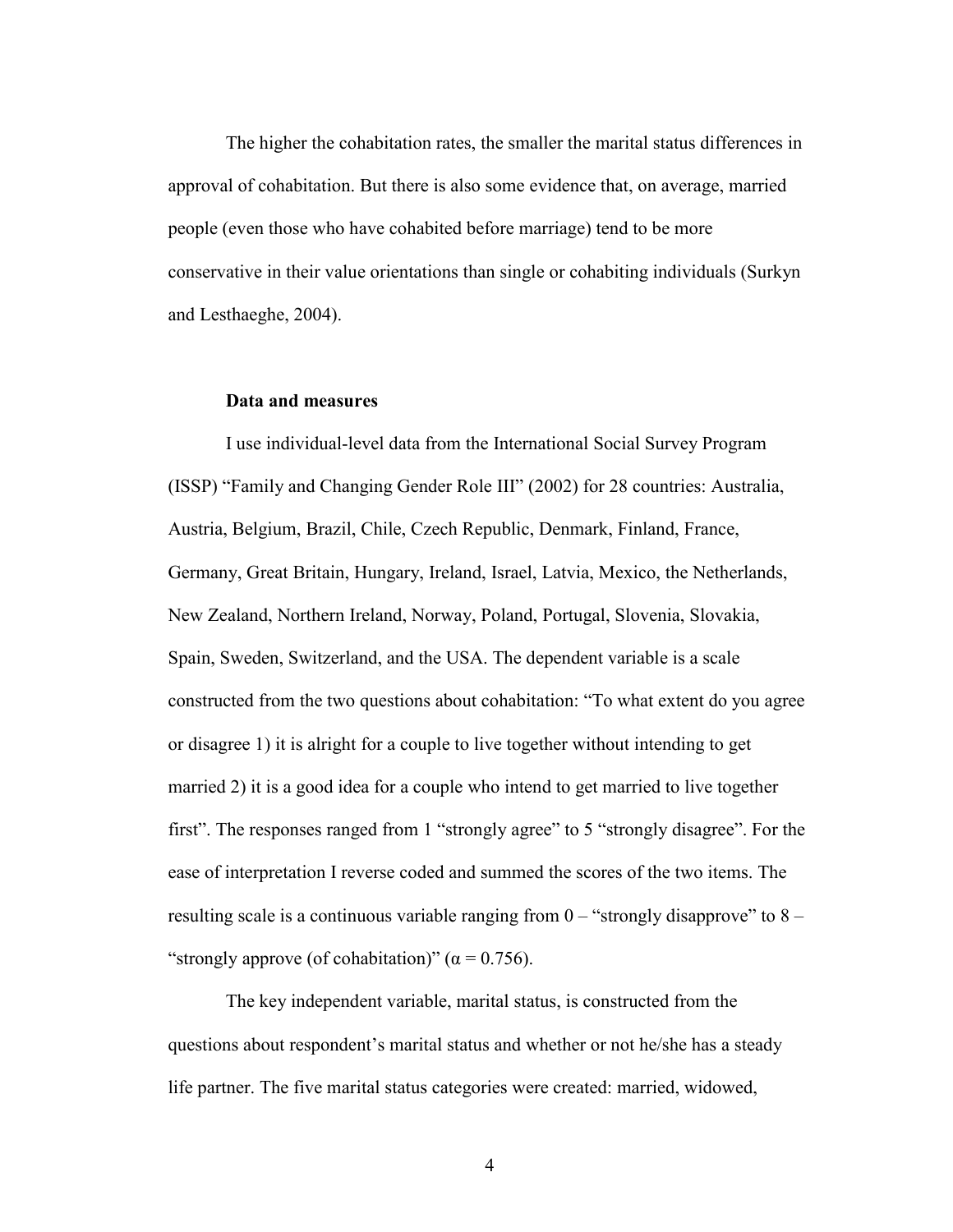divorced/separated, single/never married, and cohabiting. Cohabitors are those who reported having a steady life partner at the time of the survey. Unfortunately, because of the small number of cases for some marital groups and different categories for some countries, it was impossible to make more specific distinctions (e.g. "singlecohabiting" or "divorced-cohabiting").

I used OLS regression models to explore whether marital status significantly influences people's attitudes toward cohabitation and the relative strength of this factor in 28 countries. The control variables are age, gender, level of education, employment status, and religious observance (frequency of attending religious services).

Because data on the prevalence of cohabitation are limited in many countries, I calculated the cohabitation rates from the ISSP data set<sup>1</sup>, which is reported to be representative of the national populations. Still, the survey results are normally less accurate than the census data.

 $\overline{a}$ 

<sup>&</sup>lt;sup>1</sup> The relatively current data on cohabitation can be obtained at least for some European countries, but it takes time to calculate the rates. I'm intending to do this as I continue to work on this paper.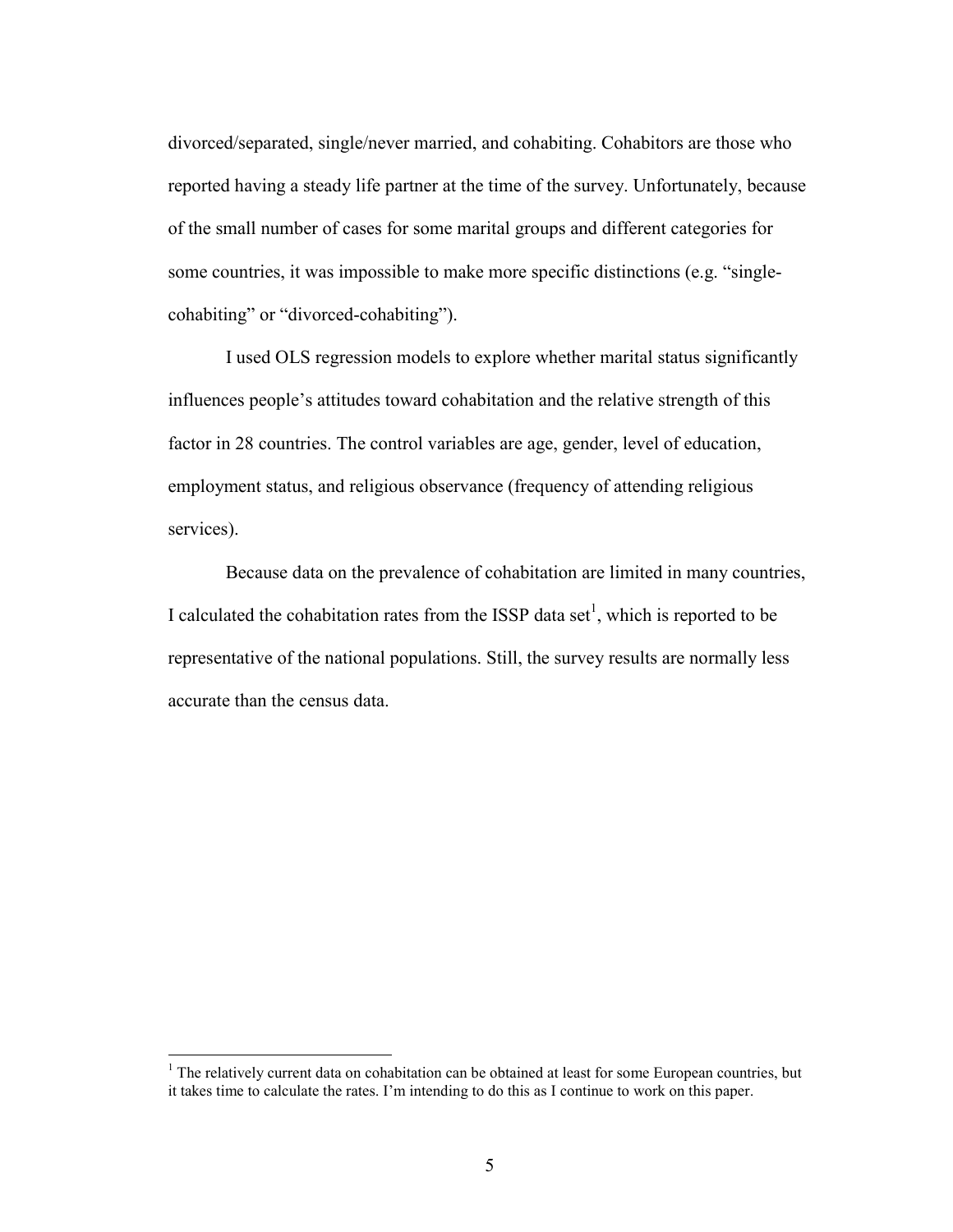|                   | Country           | Cohabitation<br>rate $(\% )$ | Cohabitation<br>scale (mean) | <b>Standard</b><br>deviation | Rank $1^1$      | Rank $2^2$      | Rank<br>difference      |
|-------------------|-------------------|------------------------------|------------------------------|------------------------------|-----------------|-----------------|-------------------------|
| High prevalence   | 1. Sweden         | 24.06                        | 6.46                         | 1.487                        | $\overline{2}$  | $\overline{3}$  | $-1$                    |
|                   | 2. Finland        | 18.84                        | 6.05                         | 1.948                        | $\overline{4}$  | 9               | $-5$                    |
|                   | 3. Norway         | 18.82                        | 5.93                         | 1.705                        | 6               | 14              | $-8$                    |
|                   | 4. Brazil         | 16.18                        | 5.46                         | 2.959                        | 13              | 5               | $\overline{8}$          |
|                   | 5. Denmark        | 15.77                        | 7.27                         | 1.531                        | $\mathbf{1}$    | $\overline{1}$  | $\mathbf{0}$            |
|                   | 6. Germany        | 15.55                        | 5.75                         | 1.676                        | 11              | 11              | $\boldsymbol{0}$        |
|                   | 7. Netherlands    | 13.21                        | 5.92                         | 1.485                        | $\overline{7}$  | 12              | $-5$                    |
|                   | 8. France         | 12.91                        | 6.35                         | 1.832                        | $\overline{3}$  | $\overline{4}$  | $-1$                    |
|                   | 9. Chile          | 9.55                         | 5.15                         | 1.871                        | 18              | 19              | $-1$                    |
|                   | 10. New Zealand   | 9.38                         | 4.92                         | 2.004                        | 22              | 24              | $-2$                    |
|                   | 11. Austria       | 9.11                         | 6.05                         | 1.700                        | $\overline{5}$  | $\overline{2}$  | $\overline{3}$          |
|                   | 12. Great Britain | 8.68                         | 5.34                         | 1.745                        | 16              | 22              | $-6$                    |
| Medium prevalence | 13. Switzerland   | 8.57                         | 5.84                         | 1.525                        | 9               | 6               | $\overline{\mathbf{3}}$ |
|                   | 14. Hungary       | 8.48                         | 5.77                         | 1.860                        | 10              | 13              | $-3$                    |
|                   | 15. Czech Rep     | 8.02                         | 5.34                         | 2.000                        | 17              | 20              | $-3$                    |
|                   | 16. Belgium       | 7.61                         | 5.92                         | 1.480                        | 8               | $\overline{7}$  | $\overline{1}$          |
|                   | 17. USA           | 6.83                         | 4.33                         | 2.489                        | 27              | 27              | $\mathbf{0}$            |
|                   | 18. Latvia        | 6.81                         | 4.94                         | 1.769                        | $\overline{21}$ | 25              | $-4$                    |
|                   | 19. Slovenia      | 6.59                         | 5.63                         | 1.558                        | 12              | 8               | $\overline{4}$          |
| Low prevalence    | 20. Spain         | 5.69                         | 5.40                         | 1.740                        | $\overline{15}$ | $\overline{17}$ | $-2$                    |
|                   | 21. Ireland       | 5.61                         | 4.97                         | 1.878                        | 20              | 16              | $\overline{4}$          |
|                   | 22. Australia     | 3.88                         | 4.99                         | 2.020                        | 19              | 23              | $-4$                    |
|                   | 23. Portugal      | 3.67                         | 5.43                         | 1.945                        | 14              | 10              | $\overline{4}$          |
|                   | 24. N Ireland     | 3.14                         | 4.71                         | 2.202                        | 24              | 21              | $\overline{3}$          |
|                   | 25. Israel        | 3.05                         | 4.49                         | 2.662                        | 26              | 26              | $\overline{0}$          |
|                   | 26. Slovakia      | 2.74                         | 4.00                         | 2.430                        | 28              | 28              | $\boldsymbol{0}$        |
|                   | 27. Mexico        | 2.43                         | 4.60                         | 2.216                        | 25              | 18              | $\overline{7}$          |
|                   | 28. Poland        | 2.36                         | 4.84                         | 1.943                        | 23              | 15              | $\overline{8}$          |

Table 1. Cohabitation rates and the attitudes toward cohabitation in 28 counties (ISSP, 2002)

<sup>1</sup> Cohabitation approval country rank<br><sup>2</sup> Cohabitation approval country rank after controlling for age, gender, education level, employment status, and religiosity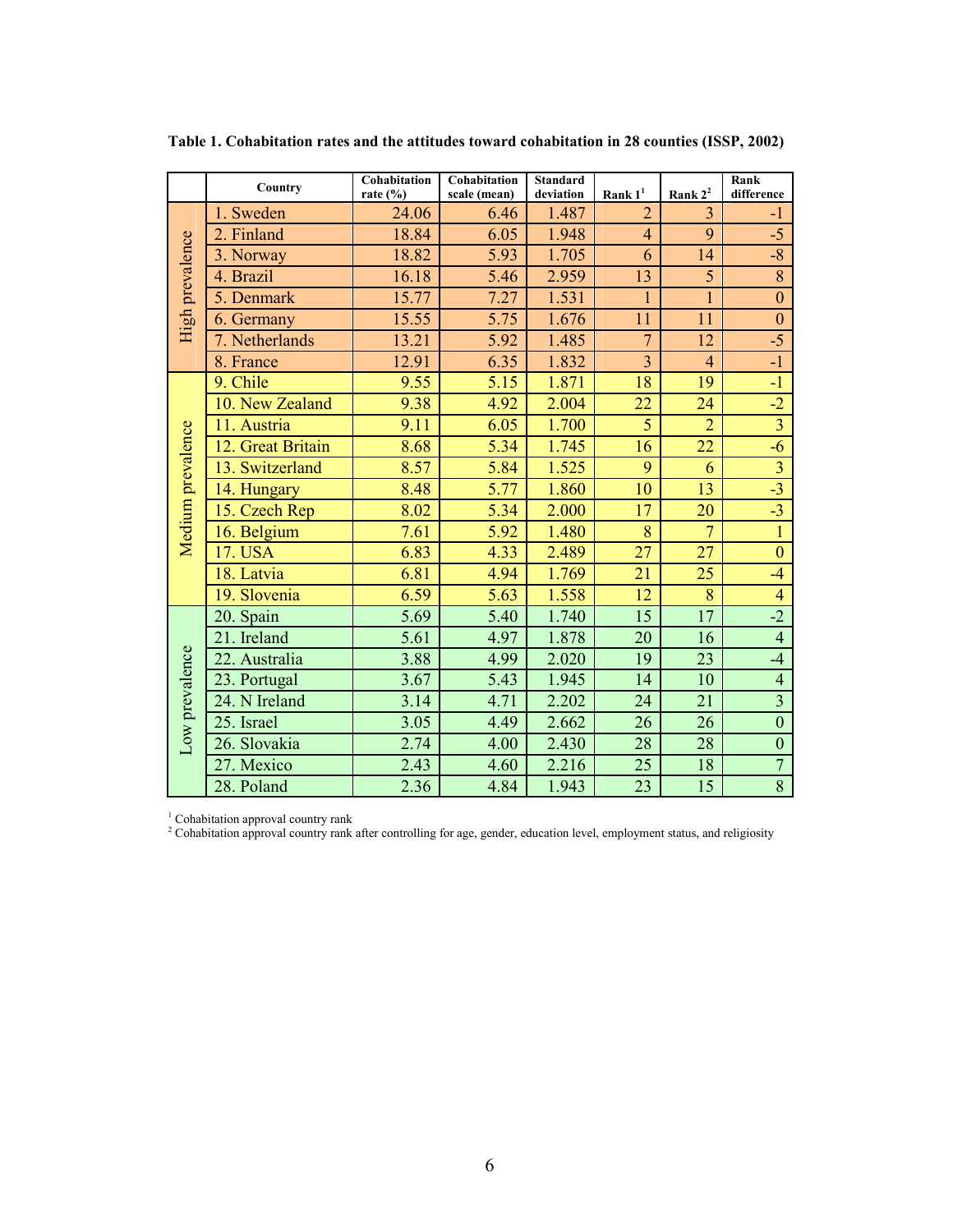#### **Results**

Not surprisingly, Sweden has the highest cohabitation rate (24%) followed by Finland, Norway, Brazil and Denmark (Table 1). The lowest cohabitation rates are found in Poland, Mexico, Slovakia, and Israel. Other countries are located somewhere in between. Overall, in countries with high cohabitation rates approval of cohabitation is greater. The Pearson's correlation coefficient between cohabitation rate and the mean approval of cohabitation on country level is .728. However, the highest rate of approval of cohabitation is in Denmark, and it is considerably higher than in Sweden and France that follow. In New Zealand and the US, attitudes toward cohabitation are fairly negative compared to the countries with comparable cohabitation rates. Moreover, after controlling the individual factors (the OLS regression model with country dummy variables, not shown), some countries significantly changed their relative rank: for example, Brazil climbed to the  $5<sup>th</sup>$  place from the  $13<sup>th</sup>$ , Norway dropped from the  $6<sup>th</sup>$  to the 14<sup>th</sup> place, and Poland and Mexico climbed from the 23<sup>rd</sup> to the 15<sup>th</sup> and from the 25<sup>th</sup> to the 18<sup>th</sup> position, respectively. This indicates that the differences in demographic composition of national populations greatly figure in the attitudes toward cohabitation on a country-level. The country-level correlation between cohabitation rate and the predicted cohabitation approval after controlling for the individual-level factors is smaller and equals to .572.

I grouped countries into three categories according to the current cohabitation rate. The first group contains nations with relatively high cohabitation rate (over 10% of the total population age 18 and older) and includes Sweden, Finland, Norway, Brazil, Denmark, Germany, Netherlands, and France. The second group includes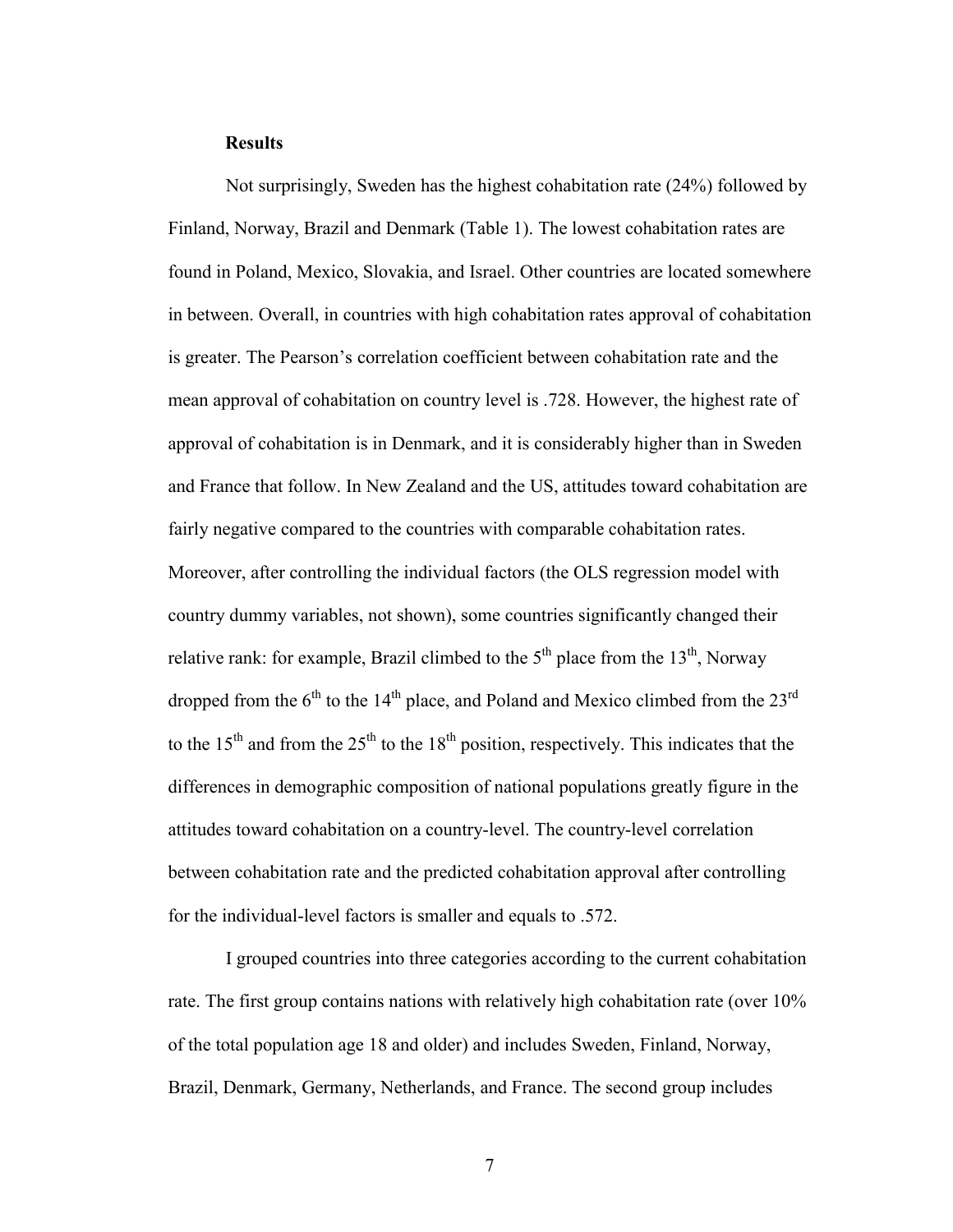countries with medium cohabitation rate (between 6 and 10%): Chile, New Zealand, Austria, Great Britain, Switzerland, Hungary, Czech Republic, Belgium, USA, Latvia, and Slovenia. And the third group consists of countries with low cohabitation rate (less than 6%), such as Spain, Ireland, Australia, Portugal, Northern Ireland, Israel, Slovakia, Mexico, and Poland.

To find out whether the association of marital status<sup>2</sup> with approval of cohabitation differ in the groups of countries with different cohabitation rates, I ran a modified pooled regression model with the dummy variables for the level of approval of cohabitation (high, medium, low) instead of country dummies. The results are presented in Table 2.

Overall, net of the individual factors, single people are more supportive of cohabitation than married, and divorced and currently cohabiting are even more approving of cohabitation than single (Model 1). Living in a country with medium or low cohabitation prevalence reduces the mean approval of cohabitation by .629 or .850, respectively.

<sup>&</sup>lt;sup>2</sup> I currently focus my analysis on the three major marital status groups: single, married, and cohabiting.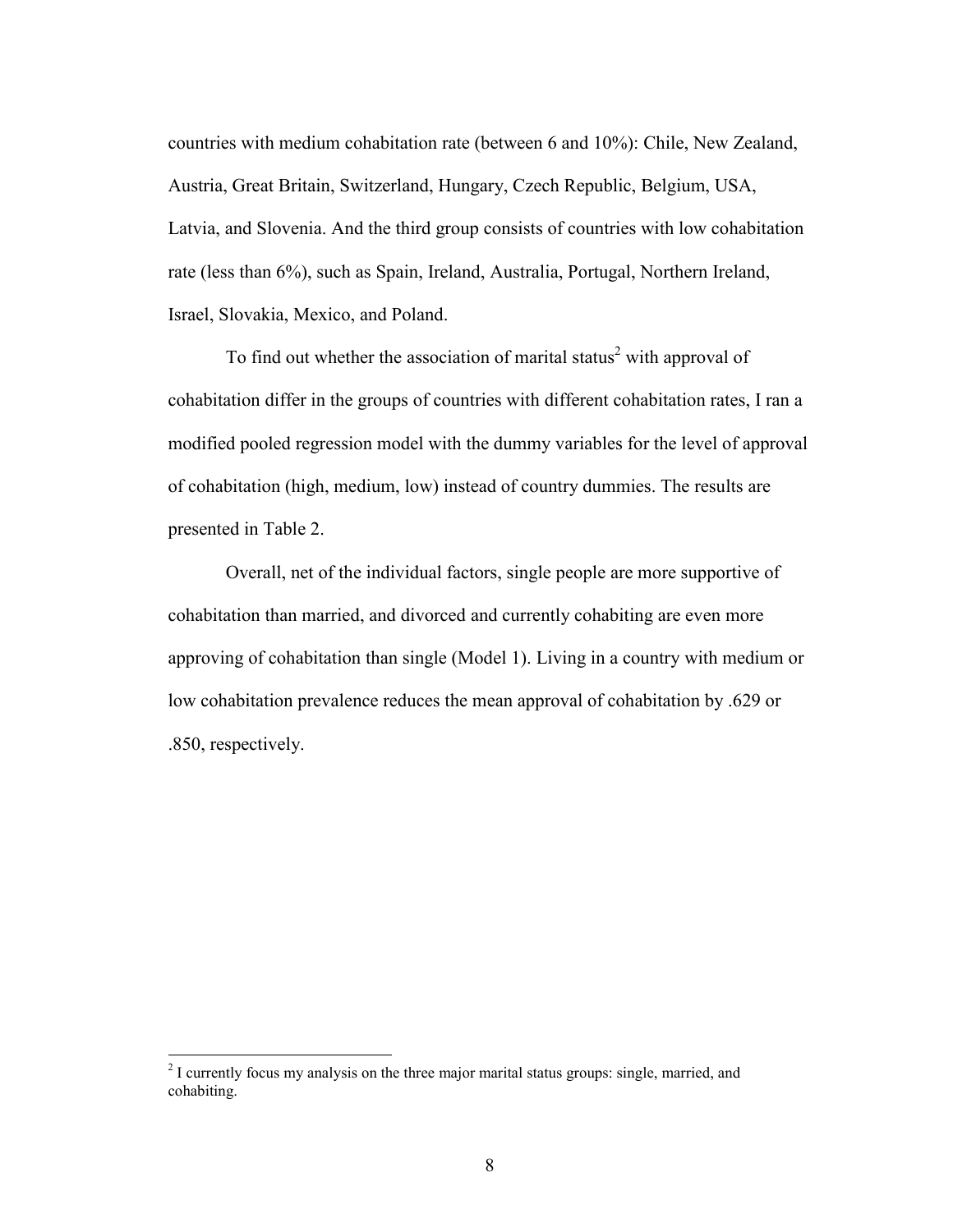| Variables                                                                             | Model 1    | Model 2              |  |  |
|---------------------------------------------------------------------------------------|------------|----------------------|--|--|
| Gender (Male) – reference group                                                       |            |                      |  |  |
| Female                                                                                | .109       | .108                 |  |  |
| <b>Education</b> level                                                                | $.027***$  | $.027$ <sup>**</sup> |  |  |
| Attendance of religious services                                                      | $-.415***$ | $-413$               |  |  |
| Marital status (Married)                                                              |            |                      |  |  |
| Widowed                                                                               | $-.028$    | .018                 |  |  |
| Divorced/Separated                                                                    | .420       | .425                 |  |  |
| Single/Never married                                                                  | .343       | .226                 |  |  |
| Cohabiting                                                                            | $.691**$   | $.544**$             |  |  |
| Age $(18-24)$                                                                         |            |                      |  |  |
| 25-34                                                                                 | $-.080$    | $-.079$              |  |  |
| 35-44                                                                                 | $-.151$    | $-151$               |  |  |
| 45-54                                                                                 | $-314$     | $-315$               |  |  |
| 55-64                                                                                 | $-.568$ ** | $-.570$              |  |  |
| $65+$                                                                                 | $-1.012**$ | $-1.015$ **          |  |  |
| Employment status (All others)                                                        |            |                      |  |  |
| Currently employed                                                                    | .093       | .090                 |  |  |
| Cohabitation rate (High)                                                              |            |                      |  |  |
| Medium                                                                                | $-.629$    | $-.700$              |  |  |
| Low                                                                                   | $-.850$ ** | $-.905$ **           |  |  |
| Interaction terms                                                                     |            |                      |  |  |
| Single*Medium                                                                         |            | $.199***$            |  |  |
| Single*Low                                                                            |            | .118                 |  |  |
| Cohabiting*Medium                                                                     |            | .270                 |  |  |
| Cohabiting*Low                                                                        |            | $.375***$            |  |  |
| (Constant)                                                                            | 6.670      | 6.715                |  |  |
| R squared                                                                             | .227       | .227                 |  |  |
| $\boldsymbol{N}$                                                                      | 33,184     | 33,184               |  |  |
| * statistically significant at .05 level<br>** etatietically ejenificant at 001 lovel |            |                      |  |  |

# Table 2. Unstandardized OLS regression coefficients: Attitudes toward cohabitation

statistically significant at .001 level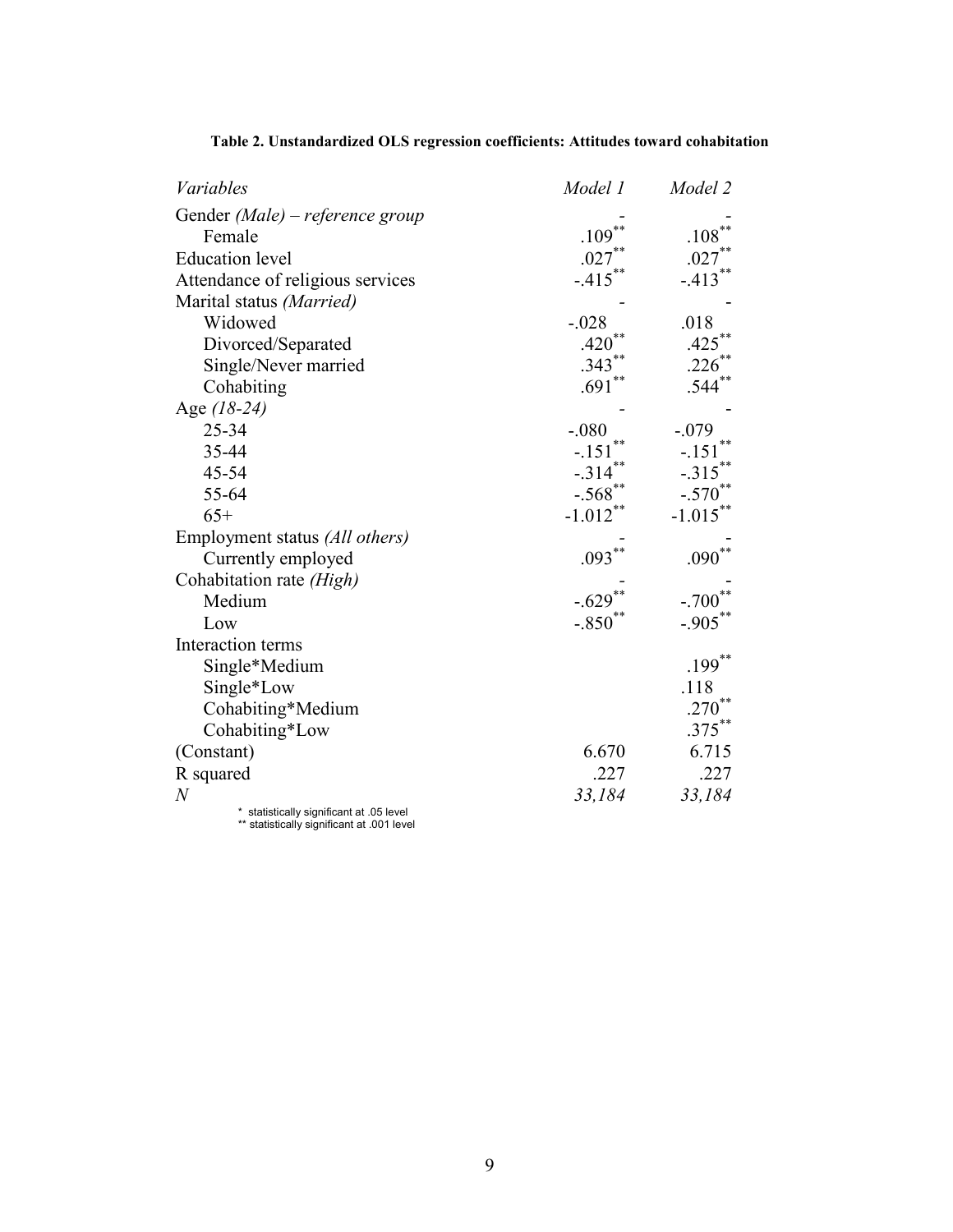

Graph 1. Predicted mean level of approval of cohabitation in countries with high, medium, and low prevalence of cohabitation.

Then, the interaction terms between the group level of approval of cohabitation and marital status were included in the model (Model 2). All interaction coefficients, except one, are statistically significant at .001 level, which means that the effect of marital status on attitudes toward cohabitation is different in groups of countries with high and medium/low cohabitation rates. However, adding the interactions does not improve model fit, which means that the effects are not that much different. The models with or without the interactions explain about 27% of the variation in attitudes toward cohabitation.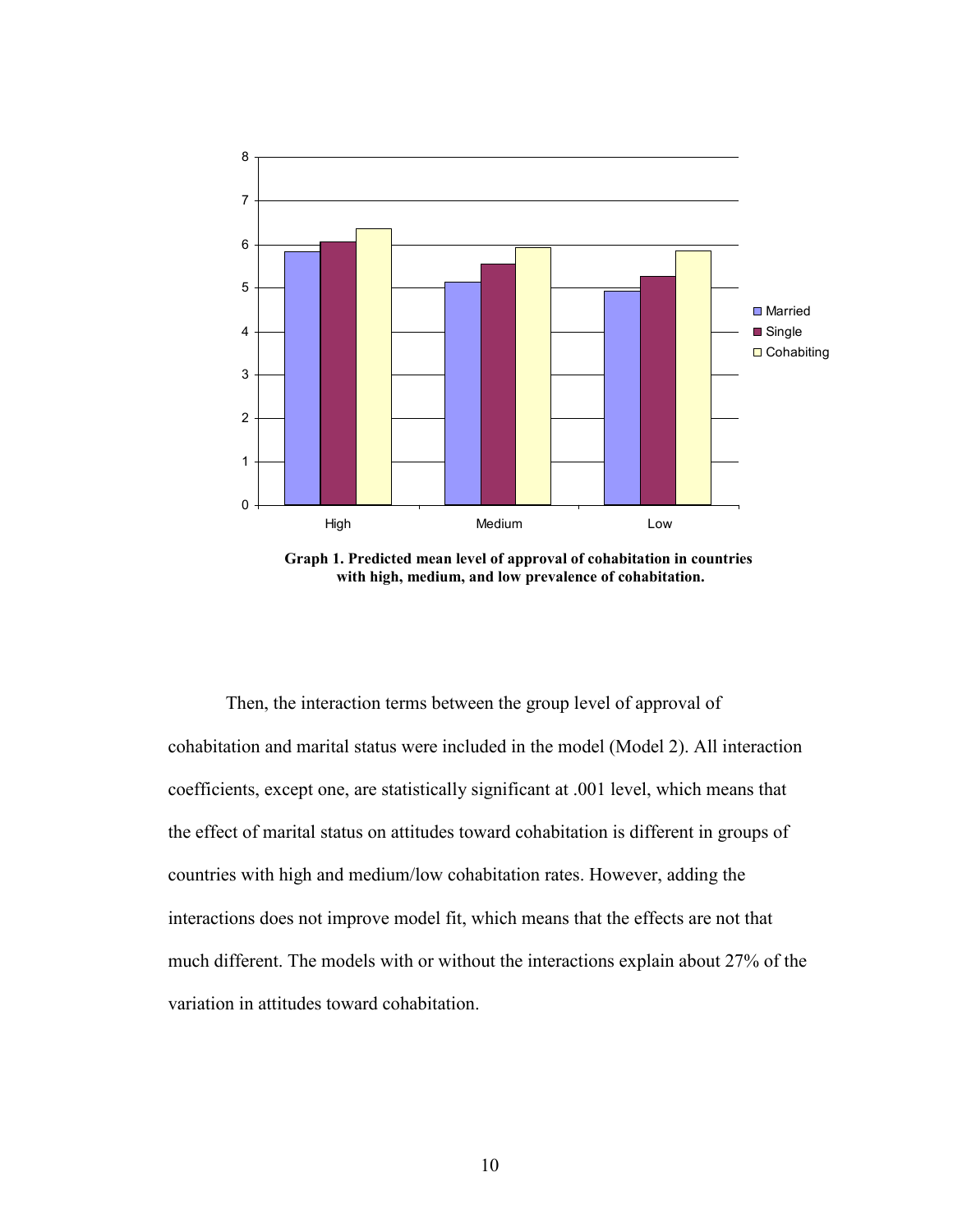To demonstrate the effect of marital status on attitudes toward cohabitation in countries with different prevalence of cohabitation I calculated the predicted means (Graph 1). The general pattern is the same: cohabitors are the most approving of cohabitation, married are the least approving, and single/never married are located somewhere in between. However, as predicted, the effect of marital status is somewhat smaller in countries with high cohabitation rates. In countries with low cohabitation rates, the difference in the mean approval of cohabitation between cohabitors and married is the largest. Indeed, the mean approval of cohabitation by cohabitors in countries with low prevalence of cohabitation is about the same as that of married people in countries with high prevalence of cohabitation.

## **Conclusion**

As was expected, the cross-country differences in the prevalence and the level of support of cohabitation are substantial, and there is a strong link between these indicators on the country-level. The results for the European nations are by and large consistent with the previous research (Kiernan, 1996). But this research also allows us to compare relatively under-investigated countries, such as Brazil, Chile, Mexico, to Nordic and European countries. The data show that the cohabitation rate is relatively high in Brazil (16.18%) and the attitudes toward cohabitation are fairly positive (the mean is 5.46), but large individual differences exist (the standard deviation is 2.959). Chile looks more like one of the countries in the medium-level group, and Mexico is more similar to one of the countries in the low-level group.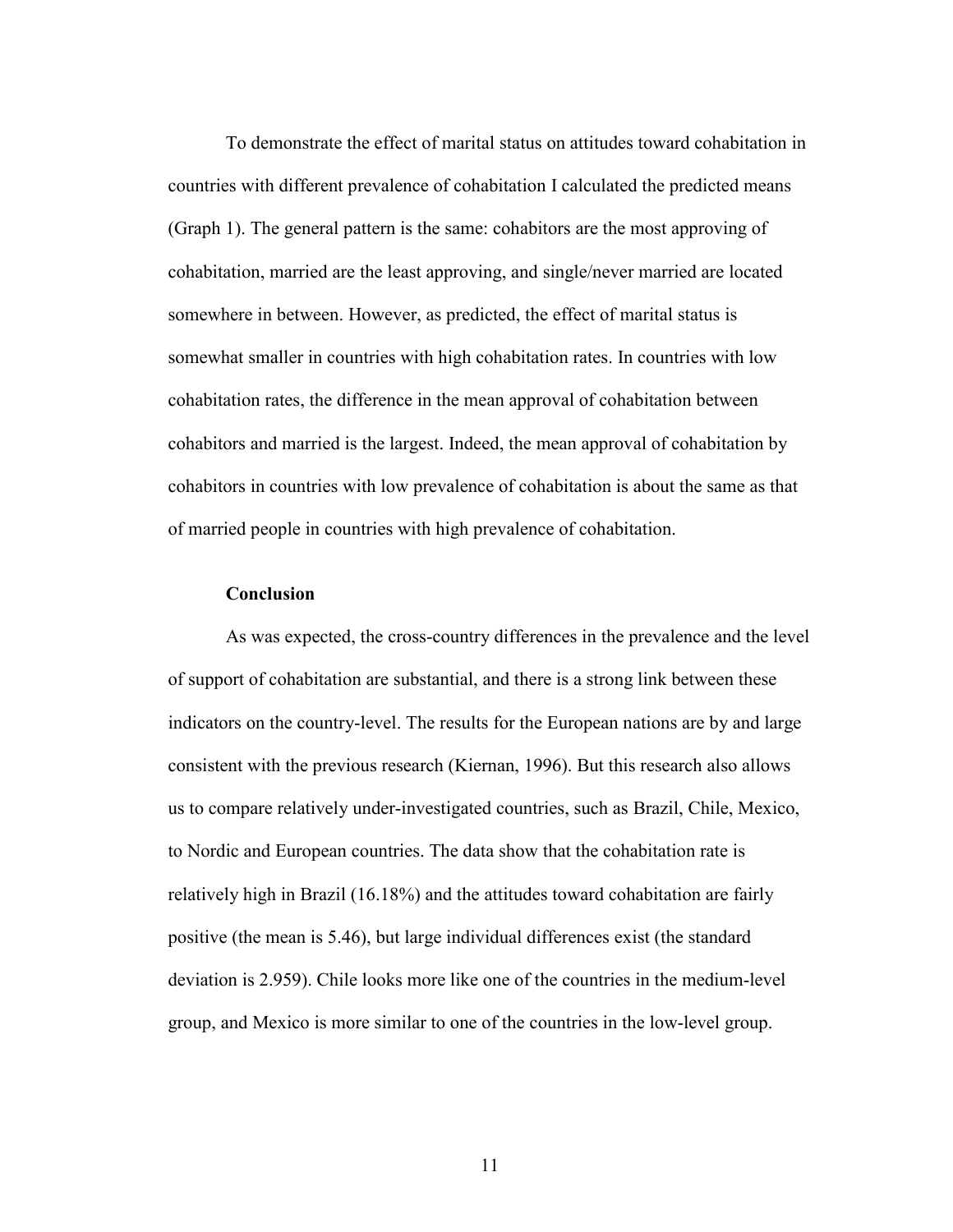However, the development of cohabitation in Latin America could be very different from that of European countries, and it needs to be investigated further.

Current marital status is strongly associated with individual attitudes toward cohabitation. Overall, married people are more conservative than single, and those currently cohabiting are the most approving of cohabitation. But the salience of this factor decreases with the increased prevalence of cohabitation as was expected. In countries with low cohabitation rates, the cohabitors stand apart as a group. They comprise a small percent of the total population, their behavior is non-conformist, and their attitudes on cohabitation are significantly more favorable than those of married and single persons within their nations. And even in countries with relatively high cohabitation rates, the distinctions remain, but perhaps for other reasons because the meaning of cohabitation in these countries might be different (Manting, 1996; Seltzer, 2004;). One of the possible explanations is that in countries where cohabitation is nearly universal, marriage becomes self-selective, e.g., people who decided to marry are those who dislike cohabitation (or at least value marriage more). Unfortunately, the ISSP data is cross-sectional, and it do not contain the information about previous cohabitation experience of the respondents nor parental cohabitation/divorce experience, which is necessary to make clearer distinctions between the effects of life-course events, intergenerational transmission, current marital status and the overall prevalence of cohabitation. Further research on the links between the meaning, the prevalence and the attitudes toward cohabitation in different societies is needed.